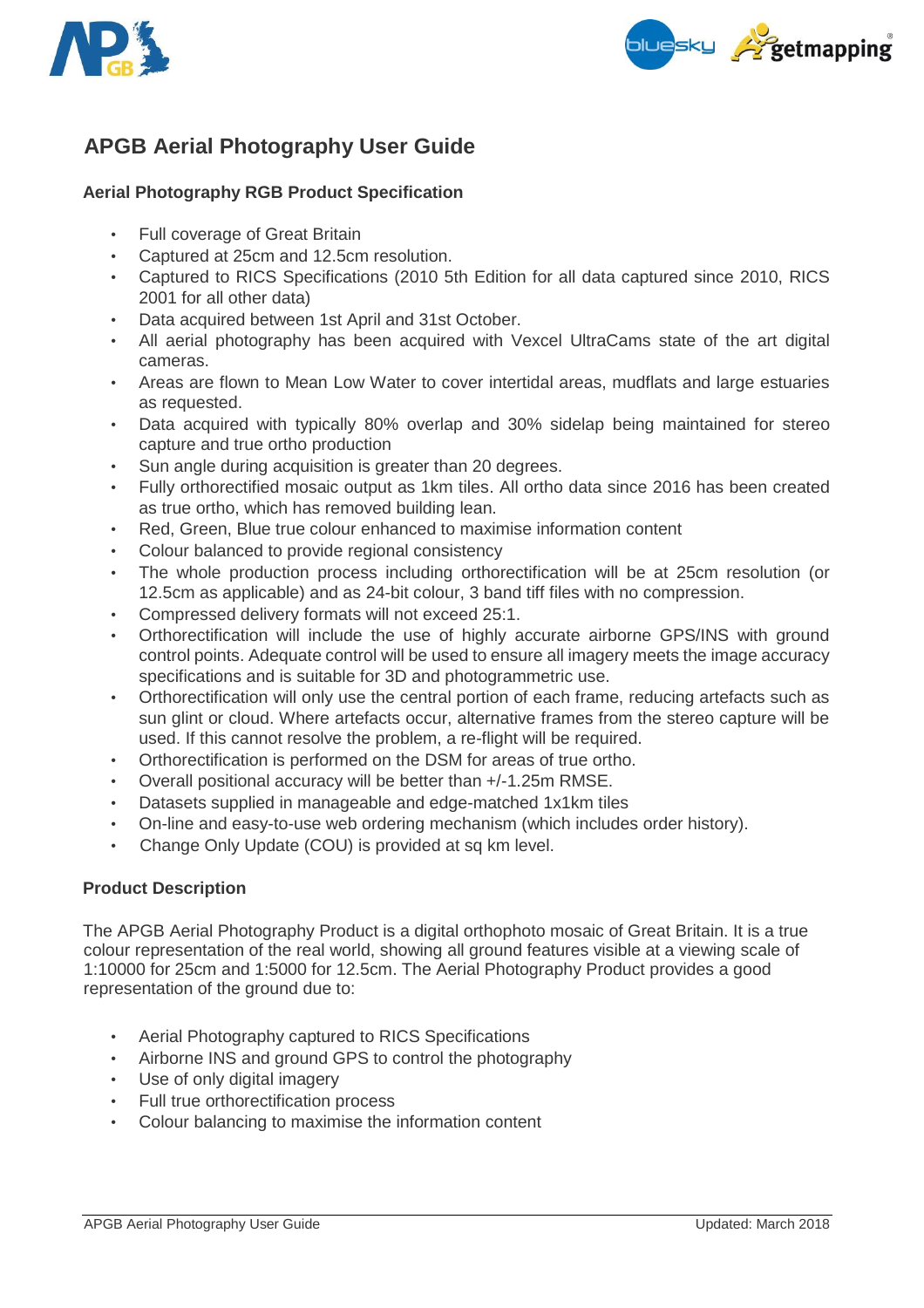



- 
- General cartographic purposes
- Strategic development planning
- 3D photogrammetric feature extraction
- Environmental impact studies
- Urban development planning
- Emergency response planning
- Infrastructure planning of roads, rail, waterways, utilities, telecommunications
- Asset management of roads, rail, waterways, utilities, telecommunications
- Land management applications for forestry and farming
- Air Quality and Noise Mapping
- 3D visualisation and 'fly-throughs'
- Visual impact studies
- Support Government Policy development for European Directives such as:
	- o Water Framework Directive
	- o Environmental Noise Directive
	- o Habitats Directive
	- o Waste Framework, Landfill and Mining Waste Directives
	- o ICZM (Integrated Coastal Zone Mapping) Directives

#### **Coordinate System and Datums**

The coordinate system used for the Aerial Photography Product is the British National Grid used by the Ordnance Survey of Great Britain which is based on the OSGB36 geodetic datum and uses the Transverse Mercator projection.

The vertical datum (mean sea level) that is used in the Aerial Photography Product is the Ordnance Survey Newlyn Datum.

More detail on the British National Grid coordinate system and notation can be found on the Ordnance Survey website at: [www.ordnancesurvey.co.uk.](http://www.ordnancesurvey.co.uk/)

#### **Data Formats**

The RGB Imagery Products can be supplied in a number of data formats which are listed below:

- JPEG
- ECW
- **GeoTIFF**

#### **Media Format**

The Aerial Photography Products can be supplied in the following media formats:

- Direct Download
- USB Storage Device
- DVD

Note that delivery of data on DVD may take longer